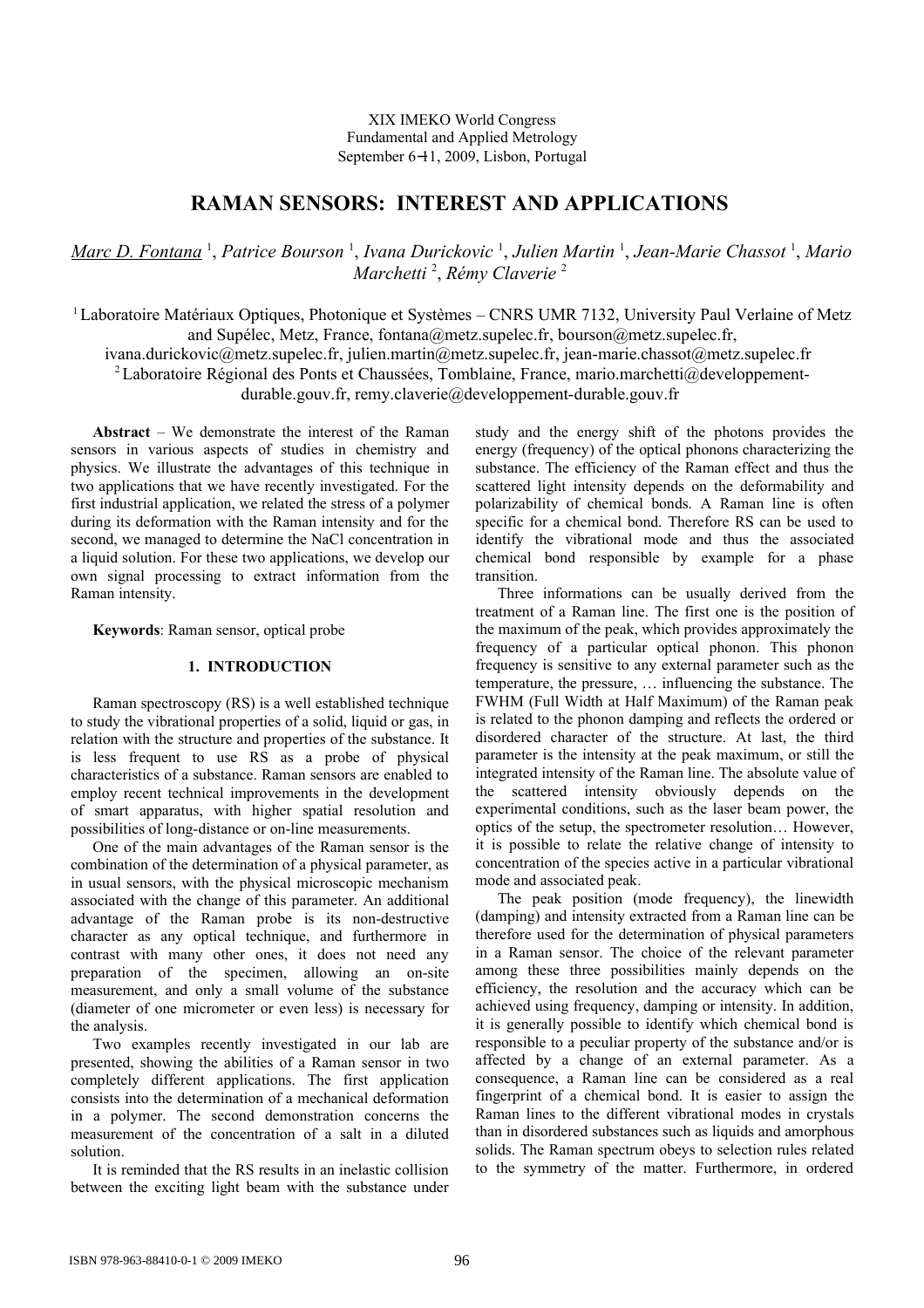materials, the various phonons can be distinguished by using polarized Raman spectroscopy.

#### **2. SENSOR APPLICATIONS**

### *2.1. Determination of the strain in a polymer*

The first application concerns the characterization of a semi-crystalline polymer during its uniaxial deformation. In particular we have studied the effects of the mechanical stress on the microstructure of an isotactic polypropylene (iPP). The initial degree of crystallinity, determined by differential scanning calorimetry, is equal to 56  $\% \pm 3 \%$  in weight. Crystalline phase is mainly composed of radial spherulites into α-monoclinic form. Dumbbell-shape test specimens were machined out of injection-moulding plates as seen in Fig. 1. Tensile experiments were performed on a video-controlled testing machine at 30  $^{\circ}$ C and 5.10<sup>-3</sup> s<sup>-1</sup> as the strain rate [1]. Specimens are deformed along the **z**longitudinal axis and submitted to different growing states of deformation  $\varepsilon_{zz} = 0$ , 0.06, 0.15, 0.3, 0.5, 0.8, 1 and 1.2.

Raman backscattering measurements were performed on the deformed area of the samples using an exciting line in the near-infrared ( $\lambda$  = 785 nm, diode laser) through a confocal microscope (100x objective, 1000x magnification and 0.9 numerical aperture). The system is equipped with a set of two polarizers which offers the possibility to polarize the electric fields **E** of the incident and scattered lights independently. The polarization analysis gives insight into the symmetry of vibrational modes. Raman bands are influenced by the relative spatial orientation of the associated chemical bonds towards the polarization direction. Experiments were carried out by remaining **E** parallel to the tensile direction. The useful spectrum under consideration is ranging from  $950 - 1010$  cm<sup>-1</sup>.



Fig. 1. Schematic setup for the backscattering Raman measurements of a stressed polymer as function of light polarization.

Fig. 2 shows two Raman bands located at 973 and 998  $cm<sup>-1</sup>$ . Both are related to macromolecules in the  $3<sub>1</sub>$  helical conformation of the  $\alpha$ -monoclinic form [2]. The first one is principally assigned to the asymmetric stretching mode of the C-C skeletal backbones while the second is referred to the rocking mode of the CH<sub>3</sub> lateral alkyl groups. A large

difference in bands intensities is observed between a non deformed ( $\varepsilon_{zz}= 0$ ) and a deformed sample ( $\varepsilon_{zz}= 1.2$ ). For  $\varepsilon_{zz}=$ 0, band at 973 cm<sup>-1</sup> is dominant while band at 998 cm<sup>-1</sup> is weak. This is amplified for  $\varepsilon_{zz}$  = 1.2. By remaining light polarization direction parallel to the tensile direction, Raman scattering is principally excited from the C-C skeletal backbones mainly oriented towards the deformation direction. It explains the increase of the 973 cm-1 band intensity. Simultaneously, Raman scattering produced from the  $CH<sub>3</sub>$  lateral alkyl groups is less activated with the deformation which explains the decrease of the 998 cm-1 band intensity. The ratio  $R_{orient} = I_{(C-C)} / I_{(CH3)}$  of the integrated intensity of these two particular bands can be therefore used to evaluate the preferential orientation of the carbon chains in the crystalline phase. We have recently validated the use of this spectral criterion by comparing Raman and X-ray scattering results [3]. A good correlation is observed between R<sub>orient</sub> and the well-established Hermans's orientation factor.



Fig. 2. Part of the Raman spectrum measured in polarized configuration on isotactic polypropylene samples. The dependence of the intensity on the magnitude of the strain is shown**.**

For each state of deformation, the ratio  $R_{\text{orient}}$  is calculated and plotted versus the corresponding strain on the Fig. 3. The constitutive mechanical  $\sigma_{zz}$  –  $\varepsilon_{zz}$  curve of the iPP is also reported. As expected, R<sub>orient</sub> increases with the deformation and reflects a progressive orientation of the crystalline phase chains along the tensile direction. This behaviour is not linear and exhibits a slope change at  $\varepsilon_{zz}$ = 0.35. Below this point, the orientation mechanism is inhibited while beyond the crystalline orientation development is growing. At the first stage of the deformation  $\varepsilon_{zz}$  < 0.35 (viscoelastic deformation stage), only the amorphous inter-lamellae phase undergoes deformation by extension of chains towards the tensile direction. Contribution to crystalline orientation is negligible. On further stretching up to  $\varepsilon_{zz} > 0.35$  (plastic deformation stage), initial disoriented lamellae of the radial spherulite are submitted to a shear stress which promotes their rotation towards the tensile direction. Thus, this tilt leads to an important increase of the whole crystalline orientation degree in the material. This interpretation based on Raman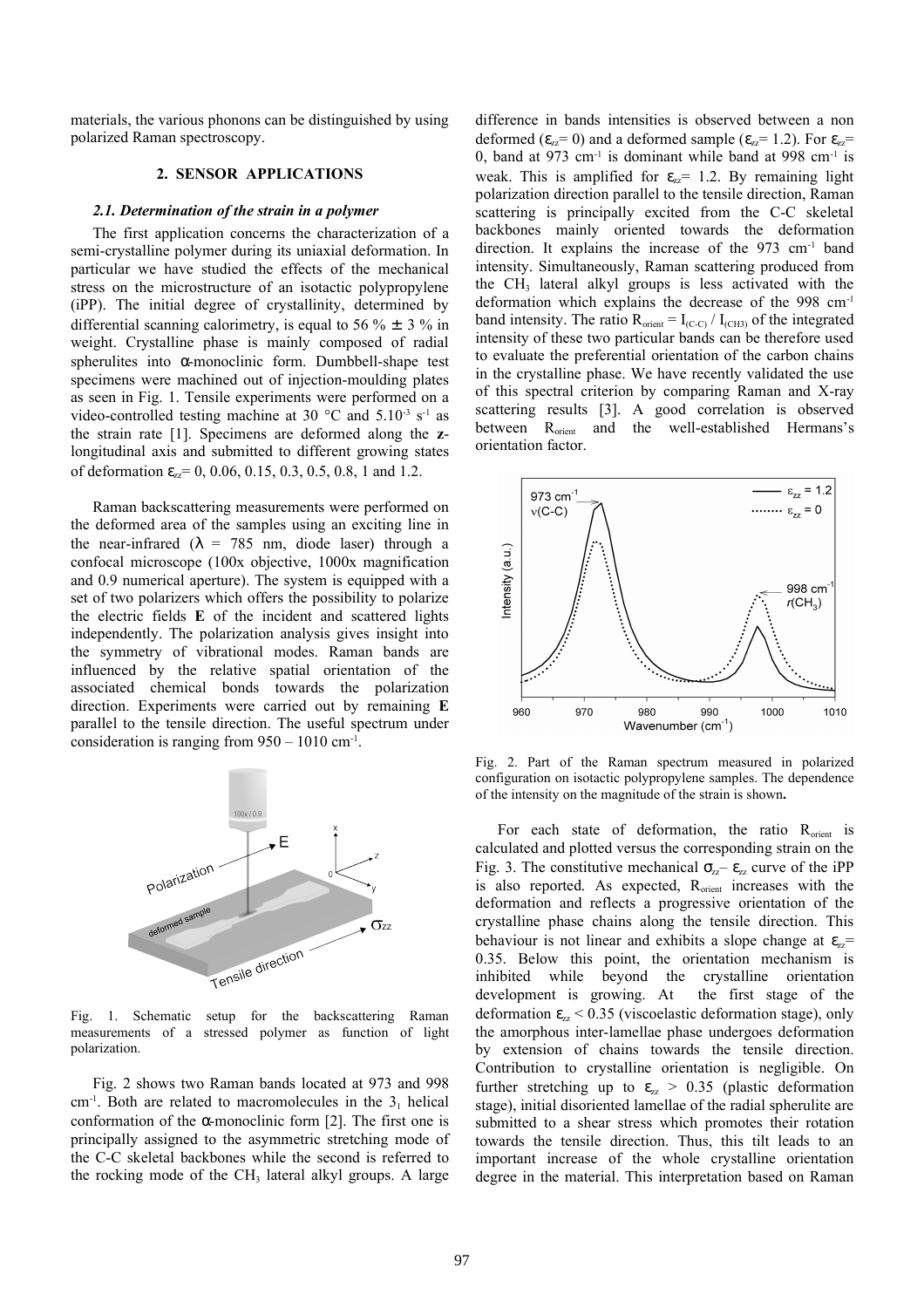results is in good agreement with the general descriptive Peterlin's model [4].



Fig. 3. Dependence on the strain of the Raman criterion R<sub>orient</sub> as signature of the crystalline phase orientation in isotactic polypropylene under uniaxial deformation. Stress – strain curve is as well reported for comparison.

The ratio  $R_{orient} = I_{(C-C)} / I_{(CH3)}$  between two integrated Raman intensities can be therefore considered as a pertinent parameter to measure the strain and the partial orientation in this kinds of polymers. A Raman sensor of the mechanical deformations based on this method is under progress.

#### *2.2. Determination of the salt concentration in a solution*

In the second application, we prove that Raman sensor is an efficient tool to determine the salt concentration in a liquid aqueous solution. Furthermore, each type of salt presenting a specific signature, the nature of the salt can be identified as well. As an example, Fig. 4a exhibits the *O-H* stretching mode region in the Raman spectrum of an aqueous solution of NaCl recorded at room temperature for different concentrations. These spectra were collected in a backscattering configuration, using a 514 nm excitation line through a long-working-distance objective 50x. It is to note that data were nearly unaffected by the light polarization. As a consequence, in order to achieve the maximum of the signal, no polarizer of the incident or scattered beams was used in final measurements.

The comparison of these NaCl aqueous solution spectra (Fig. 4a) with the one of pure liquid water (see Fig. 4b) allows identifying the specific effect of salt on water. Thus, we can note that the highest frequency part of the *O-H* stretching Raman spectrum is enhanced by the introduction of salt in the liquid. In fact, we can demonstrate that this part of the spectrum is associated with the asymmetric *O-H* stretching modes [5], [6]. These modes are related to the *O-H* pairs of water molecules whose hydrogen bonds are disrupted due to some external factor, for instance the temperature or the addition of a certain substance in water.

Thus, the incorporation of NaCl in the water weakens the hydrogen bonds between water molecules [7] and thus favours the asymmetric vibrations of the *O-H* bond. This gives rise to a continuous change in the line shape since the asymmetric *O-H* part becomes preponderant.



Fig. 4. *O-H* stretching mode of the Raman spectrum of the NaCl aqueous solutions, recorded at room temperature (20°C) and standard pressure. Influence of salt concentration (a). Deconvolution of the spectrum of pure liquid water (b).

The frequency and damping of these various modes are affected by the salt introduction as well. Nevertheless, to determine the salt concentration, the exploitation of the scattered intensity was chosen rather than the frequency or damping, since these last quantities need the deconvolution of the spectra and the derived fitted parameters can be subject to controversies owing to large uncertainty in the values deduced from a fit of a very broad spectrum.

As a consequence, we use the ratio *Rconc* between the integrated intensities of the high-frequency and lowfrequency parts of the *O-H* stretching Raman spectrum in order to determine the concentration in salt of the solution. The spectral bands used for the calculation of this ratio are:

$$
R_{conc} = \frac{I_{int} (3325 - 3700 \text{ cm}^{-1})}{I_{int} (3000 - 3325 \text{ cm}^{-1})}
$$